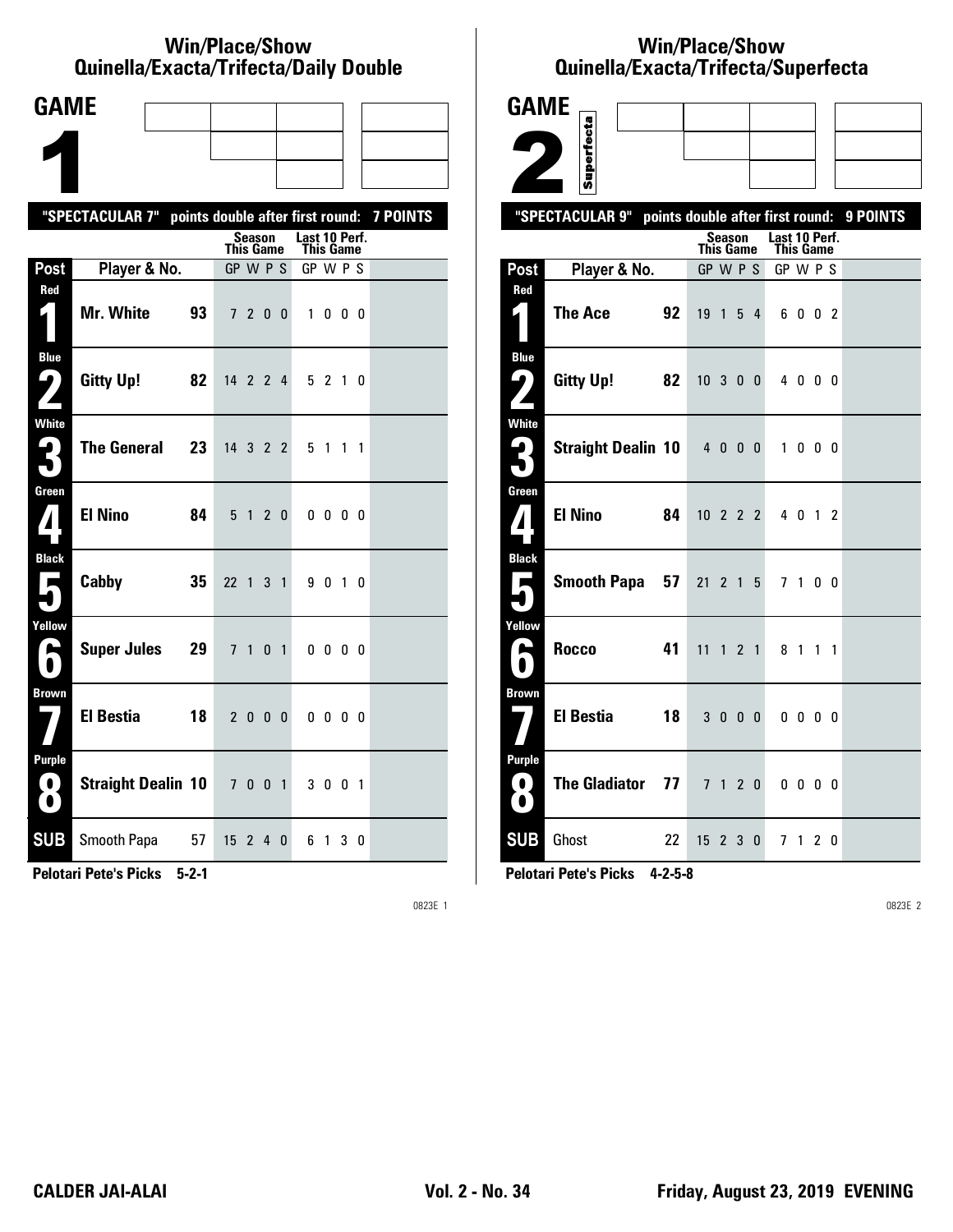#### **Win/Place/Show Qui nel la/Exacta/Tri fecta/Pick 5**



|                                      | "SPECTACULAR 7"                       | points double after first round: |           |                |                |                |               |                |                |                | <b>7 POINTS</b>  |                |                |                |
|--------------------------------------|---------------------------------------|----------------------------------|-----------|----------------|----------------|----------------|---------------|----------------|----------------|----------------|------------------|----------------|----------------|----------------|
|                                      |                                       |                                  | This Game | <b>Season</b>  |                |                | Last 10 Perf. | This Game      |                |                | <b>All Games</b> | <b>Team</b>    |                |                |
| Post                                 | Player & No.                          |                                  | GP W P S  |                |                |                | GP W P S      |                |                |                | GP W P S         |                |                |                |
| Red                                  | Cabby                                 | 35                               | 25        | 3              | 4              | $\overline{2}$ | 9             | 1              | 3              | 0              | 3                | $\mathbf{0}$   | $\mathbf{1}$   | $\overline{1}$ |
|                                      | <b>Rocco</b>                          | 41                               | 15        | 2              | $\mathbf{1}$   | 4              | 9             | $\mathfrak z$  | 1              | 2              |                  |                |                |                |
| <b>Blue</b><br>$\blacktriangleright$ | <b>Gitty Up!</b>                      | 82                               | 15        | 4              | $\mathbf{0}$   | 0              | 5             | 0              | 0              | 0              | 6                | $\overline{2}$ | $\mathbf{0}$   | - 0            |
|                                      | <b>El Nino</b>                        | 84                               | 19        | 5              | 2              | 1              | 6             | 2              | 0              | 0              |                  |                |                |                |
| <b>White</b>                         | <b>The General</b>                    | 23                               | 22        | $\overline{2}$ | $\overline{2}$ | 4              | 7             | 1              | 1              | 1              | 3                | 1              | 0 <sub>1</sub> |                |
|                                      | <b>El Bestia</b>                      | 18                               | 5         | 1              | 0              | 0              | 0             | 0              | 0              | 0              |                  |                |                |                |
| Green                                | Mr. White                             | 93                               | 18        | 3              | $\overline{2}$ | 5              | 6             | 1              | 1              | 2              | 5                | 3              | 1              | $\Omega$       |
|                                      | <b>The Gladiator</b>                  | 77                               | 13        | 4              | $\mathbf{0}$   | 0              | 0             | 0              | 0              | 0              |                  |                |                |                |
| <b>Black</b>                         | <b>Straight Dealin 10</b>             |                                  | 10        | $\Omega$       | $\mathbf{0}$   | 0              | 4             | 0              | 0              | n              | 1                | $\mathbf{0}$   | $\mathbf{0}$   | $\overline{0}$ |
|                                      | <b>The King</b>                       | 28                               | 20        | $\overline{2}$ | 6              | 3              | 10            | $\overline{2}$ | 3              | $\overline{2}$ |                  |                |                |                |
| Yellow                               | <b>The Ace</b>                        | 92                               | 28        | $\Omega$       | 5              | 4              | 10            | 0              | 0              | 3              | $\overline{1}$   | 1              | $\mathbf{1}$   | $\overline{1}$ |
| $\blacksquare$                       | <b>The Natural</b>                    | 16                               | 22        | 0              | 2              | 8              | 8             | 0              | $\overline{2}$ | 1              |                  |                |                |                |
| Brown                                | <b>Super Jules</b>                    | 29                               | 8         | 0              | 1              | 1              | 0             | 0              | 0              | 0              | $\Omega$         | $\mathbf{0}$   | $\mathbf{0}$   | - 0            |
|                                      | <b>Action</b>                         | 59                               | 13        | 3              | 1              | 3              | 4             | 0              | 0              | 2              |                  |                |                |                |
| Purple                               | <b>Smooth Papa</b>                    | 57                               | 26        | 4              | 3              | $\overline{2}$ | 9             | $\overline{2}$ | 0              | 1              | 3                | $\overline{2}$ | $\mathbf{0}$   | - 0            |
| $\bullet$                            | <b>Ghost</b>                          | 22                               | 18        | 2              | 3              | 1              | 8             | 1              | 2              | 0              |                  |                |                |                |
| <b>SUBS</b>                          | <b>Cool Hand</b><br><b>Wonder Boy</b> | 21<br>12                         | 6<br>8    | 2<br>3         | 1<br>3         | 0<br>1         | 1<br>1        | 0<br>1         | 1<br>0         | 0<br>0         |                  |                |                |                |
|                                      |                                       |                                  |           |                |                |                |               |                |                |                |                  |                |                |                |

**Pelotari Pete's Picks 3-1-7**

0823E 3

#### **Win/Place/Show Qui nel la/Exacta/Tri fecta**



|                           | "SPECTACULAR 7"           | points double after first round: |           |                |                |                |                            |        |        |                | <b>7 POINTS</b> |              |                |                |
|---------------------------|---------------------------|----------------------------------|-----------|----------------|----------------|----------------|----------------------------|--------|--------|----------------|-----------------|--------------|----------------|----------------|
|                           |                           |                                  | This Game | <b>Season</b>  |                |                | Last 10 Perf.<br>This Game |        |        |                | All Games       | <b>Team</b>  |                |                |
| Post                      | Player & No.              |                                  | GP        |                | WPS            |                | GP W P                     |        |        | S              | GP W P S        |              |                |                |
| Red                       | <b>Straight Dealin 10</b> |                                  | 9         | 3              | $\mathbf{0}$   | 0              | 4                          | 0      | 0      | 0              | 1               | 0            | $\bf{0}$       | 0              |
|                           | <b>El Nino</b>            | 84                               | 20        | 4              | 5              | 1              | 7                          | 1      | 1      | 1              |                 |              |                |                |
| <b>Blue</b><br>ڡ          | <b>Cool Hand</b>          | 21                               | 7         | 0              | $\mathbf{0}$   | $\overline{2}$ | 1                          | 0      | 0      | 0              | 1               | 0            | $\overline{1}$ | 0              |
|                           | <b>The Natural</b>        | 16                               | 21        | 2              | 6              | $\overline{2}$ | 9                          | 1      | 3      | 1              |                 |              |                |                |
| White                     | <b>Grave Digger</b>       | 31                               | 19        | 1              | 4              | 3              | 7                          | 0      | 3      | 1              | 3               | 1            | 1              | 1              |
|                           | Rocco                     | 41                               | 16        | 0              | 3              | $\overline{2}$ | 10                         | 0      | 3      | 1              |                 |              |                |                |
| Green<br>$\boldsymbol{I}$ | Cabby                     | 35                               | 20        | 1              | $\overline{2}$ | 5              | 9                          | 1      | 1      | 3              | 1               | 0            | $\mathbf{0}$   | 0              |
|                           | <b>El Bestia</b>          | 18                               | 6         | 2              | $\Omega$       | 1              | 0                          | 0      | 0      | 0              |                 |              |                |                |
| <b>Black</b><br>Е         | Mr. White                 | 93                               | 16        | 1              | 3              | 1              | 6                          | 0      | 1      | 1              | 6               | 1            | 0              | $\overline{2}$ |
|                           | <b>The King</b>           | 28                               | 18        | 1              | $\overline{2}$ | $\overline{2}$ | 7                          | 0      | 0      | 1              |                 |              |                |                |
| Yellow                    | <b>Super Jules</b>        | 29                               | 9         | 1              | 3              | 0              | 0                          | 0      | 0      | 0              | $\mathbf{0}$    | $\mathbf{0}$ | $\mathbf{0}$   | $\overline{0}$ |
| $\blacksquare$            | <b>Ghost</b>              | 22                               | 19        | $\overline{2}$ | 1              | 6              | 8                          | 1      | 0      | 3              |                 |              |                |                |
| Brown                     | <b>The General</b>        | 23                               | 22        | $\overline{2}$ | 3              | 5              | 9                          | 0      | 1      | $\overline{2}$ | 3               | $\mathbf{0}$ | $\mathbf{0}$   | $\mathbf{0}$   |
|                           | <b>The Gladiator</b>      | 77                               | 11        | $\overline{2}$ | $\overline{2}$ | 1              | 0                          | 0      | 0      | 0              |                 |              |                |                |
| Purple<br>$\bullet$       | <b>Gitty Up!</b>          | 82                               | 14        | 3              | 3              | $\overline{2}$ | 4                          | 1      | 1      | 1              | 5               | 1            | 0              | - 0            |
| $\bullet$                 | <b>Action</b>             | 59                               | 12        | 3              | 1              | 2              | 5                          | 2      | 0      | 0              |                 |              |                |                |
| <b>SUBS</b>               | The Ace<br>The Warrior    | 92<br>60                         | 27<br>6   | 5<br>1         | 3<br>0         | 1<br>$\Omega$  | 10<br>1                    | 1<br>0 | 1<br>0 | 1<br>0         |                 |              |                |                |
|                           |                           |                                  |           |                |                |                |                            |        |        |                |                 |              |                |                |

**Pelotari Pete's Picks 7-3-2**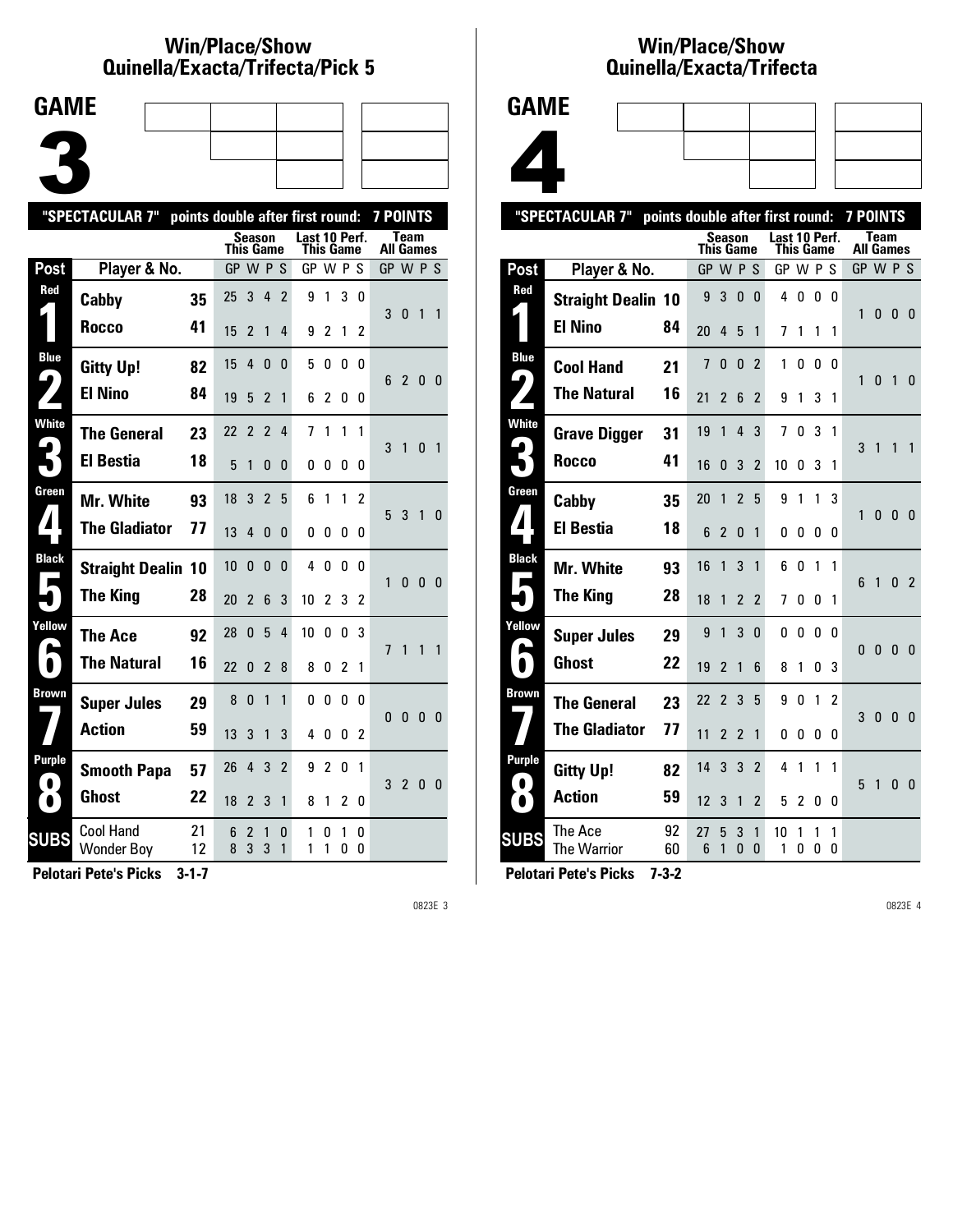# **Win/Place/Show Qui nel la/Exacta/Tri fecta**



|                  | "SPECTACULAR 7"      | points double after first round: |                |                |                |                          |                            |        |                |               | <b>7 POINTS</b>          |              |                |                |
|------------------|----------------------|----------------------------------|----------------|----------------|----------------|--------------------------|----------------------------|--------|----------------|---------------|--------------------------|--------------|----------------|----------------|
|                  |                      |                                  | This Game      | Season         |                |                          | Last 10 Perf.<br>This Game |        |                |               | All Games                | Team         |                |                |
| <b>Post</b>      | Player & No.         |                                  | GP W P S       |                |                |                          | GP W P                     |        |                | S             | GP W P S                 |              |                |                |
| Red              | <b>Smooth Papa</b>   | 57                               | 17             | 0              | $\overline{2}$ | 0                        | 6                          | 0      | 0              | 0             | $\mathbf{0}$             | 0            | 0              | $\mathbf{0}$   |
|                  | <b>Momo</b>          | 30                               | 26             | 3              | 9              | $\overline{2}$           | 8                          | 1      | 3              | 0             |                          |              |                |                |
| <b>Blue</b><br>9 | <b>Grave Digger</b>  | 31                               | 11             | 1              | $\overline{2}$ | $\overline{2}$           | 3                          | 1      | 1              | 0             | 5                        | 1            | 1              | 0              |
|                  | <b>El Nino</b>       | 84                               | 18             | 2              | 5              | 4                        | 5                          | 0      | 0              | 2             |                          |              |                |                |
| <b>White</b>     | The Ace              | 92                               | 12             | 1              | 0              | $\overline{2}$           | 4                          | 0      | 0              | 2             | 5                        | 1            | $\overline{2}$ | $\overline{1}$ |
|                  | <b>Wonder Boy</b>    | 12                               | 27             | 4              | 3              | 4                        | 10                         | 4      | 1              | 0             |                          |              |                |                |
| Green            | <b>Robin Hood</b>    | 25                               | 18             | 1              | 3              | 5                        | 8                          | 1      | 1              | $\mathfrak z$ | 7                        | 1            | 1              | $\mathbf{1}$   |
|                  | <b>The Warrior</b>   | 60                               | 27             | 8              | 8              | 3                        | 10                         | 1      | 3              | 1             |                          |              |                |                |
| <b>Black</b>     | <b>Cool Hand</b>     | 21                               | $\overline{7}$ | 1              | 1              | 0                        | 1                          | 0      | 0              | 0             | 1                        | $\mathbf{0}$ | $\mathbf{0}$   | $\mathbf{0}$   |
|                  | <b>The Gladiator</b> | 77                               | 15             | 2              | 0              | $\overline{\phantom{a}}$ | 0                          | U      | 0              | 0             |                          |              |                |                |
| Yellow           | <b>Gitty Up!</b>     | 82                               | 11             | 0              | 0              | 0                        | 5                          | 0      | 0              | n             | $\overline{2}$           | $\mathbf{0}$ | $\mathbf{0}$   | 0              |
|                  | <b>El Bestia</b>     | 18                               | 5              | 0              | 1              | 0                        | 0                          | 0      | 0              | 0             |                          |              |                |                |
| Brown            | Mr. White            | 93                               | 15             | $\overline{2}$ | 3              | $\overline{2}$           | 6                          | 1      | $\overline{2}$ | 0             | $\overline{\phantom{a}}$ | $\Omega$     | 1              | 1              |
|                  | Rocco                | 41                               | 12             | 1              | 1              | 3                        | 7                          | 1      | 1              | 1             |                          |              |                |                |
| Purple           | <b>The General</b>   | 23                               | 18             | 5              | 1              | 0                        | 8                          | 4      | 0              | 0             | 5                        | 1            | 1              | 1              |
|                  | <b>The Natural</b>   | 16                               | 12             | 3              | 1              | 4                        | 7                          | 1      | 0              | 3             |                          |              |                |                |
| SUBS             | Cabby<br>The King    | 35<br>28                         | 17<br>21       | 0<br>2         | 1<br>1         | 1<br>4                   | 6<br>5                     | 0<br>0 | 0<br>0         | 0<br>0        |                          |              |                |                |
|                  |                      |                                  |                |                |                |                          |                            |        |                |               |                          |              |                |                |

**Pelotari Pete's Picks 6-4-1**

0823E 5

## **Win/Place/Show Qui nel la/Exacta/Tri fecta/Super fecta**



|                        | "SPECTACULAR 9"                            | points double after first round: |                |                |                          |                     |               |           |                |              | 9 POINTS         |                |                |                |
|------------------------|--------------------------------------------|----------------------------------|----------------|----------------|--------------------------|---------------------|---------------|-----------|----------------|--------------|------------------|----------------|----------------|----------------|
|                        |                                            |                                  | This Game      | <b>Season</b>  |                          |                     | Last 10 Perf. | This Game |                |              | <b>All Games</b> | <b>Team</b>    |                |                |
| Post                   | Player & No.                               |                                  | GP W P S       |                |                          |                     | GP W P S      |           |                |              | GP W P S         |                |                |                |
| Red                    | <b>The Ace</b>                             | 92                               | 12             | 0              | 1                        | $\overline{2}$      | 5             | 0         | 1              | 1            |                  |                |                |                |
|                        | <b>Action</b>                              | 59                               | 28             | 1              | 3                        | 7                   | 10            | 0         | 2              | 1            | 6                | $\mathbf{1}$   | 1              | $\mathbf{0}$   |
| <b>Blue</b>            | Cabby                                      | 35                               | 8              | $\overline{c}$ | 1                        | $\overline{2}$      | 5             | 1         | 0              | 2            |                  |                |                |                |
| $\blacktriangleright$  | Momo                                       | 30                               | 25             | 3              | 7                        | 4                   | 8             | 1         | 4              | 1            | 1                | 0              | - 0            | - 0            |
| White                  | <b>Robin Hood</b>                          | 25                               | 26             | 4              | 3                        | 4                   | 9             | 3         | $\overline{2}$ | 0            | 1                |                | $\mathbf{0}$   |                |
|                        | <b>Ghost</b>                               | 22                               | 10             | 0              | 1                        | 3                   | 5             | 0         | 0              | 2            |                  | 0              |                | - 0            |
| Green                  | <b>Gitty Up!</b>                           | 82                               | 13             | $\overline{2}$ | $\Omega$                 | $\Omega$            | 5             | 1         | 0              | <sup>0</sup> | 3                | $\overline{2}$ | $\mathbf{0}$   | - 0            |
| $\blacktriangle$       | <b>The Warrior</b>                         | 60                               | 28             | 8              | 6                        | 5                   | 10            | 4         | $\mathfrak z$  | 1            |                  |                |                |                |
| <b>Black</b>           | Mr. White                                  | 93                               | 13             | 3              | $\overline{\phantom{a}}$ | 1                   | 4             | 0         | 0              | 1            | $\overline{4}$   | $\mathbf{0}$   | $\overline{2}$ | $\overline{1}$ |
| Е                      | <b>The Natural</b>                         | 16                               | 18             | 0              | $\mathfrak{p}$           | $\Omega$            | 7             | 0         | 1              | 0            |                  |                |                |                |
| Yellow                 | <b>Cool Hand</b>                           | 21                               | $\overline{1}$ | 1              | 1                        | 0                   | 1             | 0         | 0              | 0            |                  | $\mathbf{0}$   | $\overline{1}$ |                |
| $\bullet$              | <b>The King</b>                            | 28                               | 25             | 5              | 3                        | $\overline{2}$      | 9             | 3         | $\overline{2}$ | 2            | 1                |                |                | $\mathbf{0}$   |
| Brown                  | <b>Smooth Papa</b>                         | 57                               | 12             | $\overline{2}$ | 1                        | $\Omega$            | 4             | 0         | 0              | 0            | 7                | $\overline{4}$ |                |                |
|                        | <b>El Nino</b>                             | 84                               | 22             | 4              | 2                        | 2                   | 7             | 1         | 0              | 1            |                  |                | $\mathbf{0}$   | $\overline{0}$ |
| Purple                 | <b>Grave Digger</b>                        | 31                               | 14             | 1              | 0                        | $\overline{c}$      | 5             | 1         | 0              | 0            |                  |                |                |                |
| $\bullet$<br>$\bullet$ | <b>Wonder Boy</b>                          | 12                               | 28             | 4              | 6                        | 5                   | 10            | 0         | 3              | 3            | 6                | $\overline{2}$ | 1              | $\mathbf{0}$   |
| <b>SUBS</b>            | <b>The General</b><br><b>The Gladiator</b> | 23<br>77                         | 22<br>15       | 3<br>4         | 2<br>3                   | 4<br>$\overline{2}$ | 9<br>0        | 1<br>0    | 1<br>0         | 2<br>0       |                  |                |                |                |
|                        |                                            |                                  |                |                |                          |                     |               |           |                |              |                  |                |                |                |

**Pelotari Pete's Picks 6-4-3-2**